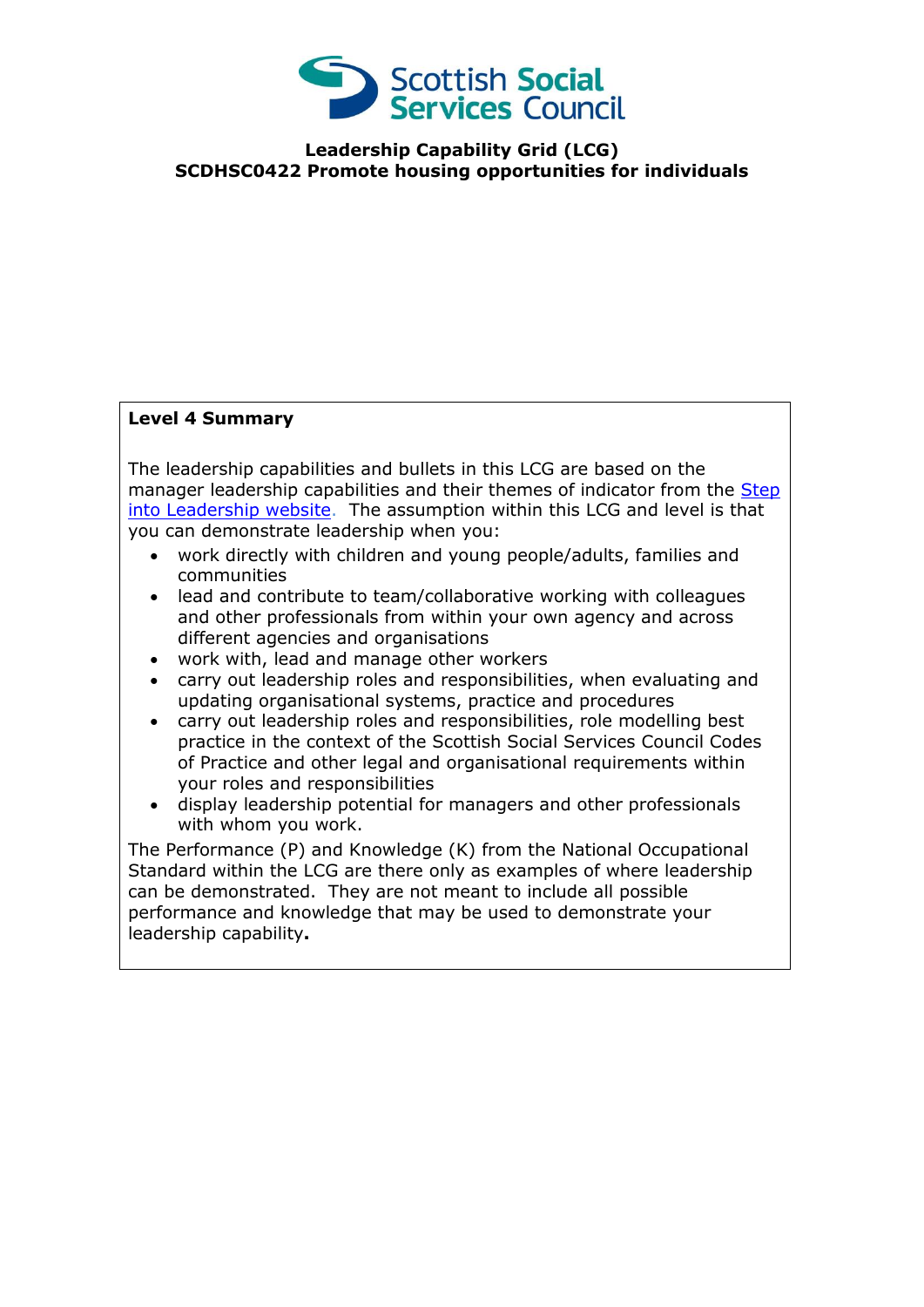

## **Leadership Capability Grid (LCG) SCDHSC0422 Promote housing opportunities for individuals**

| Leadership<br>capabilities         | When promoting housing opportunities you can demonstrate<br>leadership capabilities by:                                                                                                                                                                                                                                                                                                                                                                                                                                                                                                                                                                                                                                                                                                                                                        |
|------------------------------------|------------------------------------------------------------------------------------------------------------------------------------------------------------------------------------------------------------------------------------------------------------------------------------------------------------------------------------------------------------------------------------------------------------------------------------------------------------------------------------------------------------------------------------------------------------------------------------------------------------------------------------------------------------------------------------------------------------------------------------------------------------------------------------------------------------------------------------------------|
| <b>Vision</b>                      | Providing a vision for those with whom you work and your organisation<br>when you:<br>• See how best to make a difference when identifying $(P1-3, 17-20, 25, 27)$ ;<br>$K1-5, 11, 16, 24-25, 35-39)$<br>Communicate and promote ownership of the vision when seeking extra<br>$\bullet$<br>support ( $P$ 4,6,28; K20), working with others ( $P$ 28) and recording and<br>reporting (P27-37,43,46; K43-46)<br>Promote public service ethos through active participation and<br>$\bullet$<br>personalisation (P1,2,7,8,11,13,14,15,20-26, K1-5,11,13-19,28,30),<br>when working others and when recoding and reporting ( $P27-37$ )<br>Thinking and planning strategically when demonstrating knowledge and<br>$\bullet$<br>practice of organisational, local and national policies and procedures<br>(P26, 27, 32, 37; K6, 8-9, 26-27, 32-34) |
| Self-<br>leadership                | Displaying self-leadership when you:<br>• Demonstrate and adapt leadership in response to changing needs and<br>preferences ( $P5,16,20,35-36$ ; K23) and overcoming barriers ( $P20$ )<br>Improve own leadership by seeking advice (P4,6,36; K20,23)<br>Enabling intelligent risk taking when communicating with difficult,<br>$\bullet$<br>complex and sensitive issues ( $P$ 21-26; K15,40-41) and protecting<br>yourself (K31)<br>Demonstrate and promote resilience when adapting practice and<br>overcoming barriers (P5,16,18,20,35-36; K3,4,19,30)<br>Challenge discrimination and oppression ( $P20$ ; K1,4)<br>$\bullet$                                                                                                                                                                                                             |
| <b>Motivating</b><br>and inspiring | Motivating and inspiring others when you:<br>• Inspire people by personal example (P10,28; K14-20)<br>Recognise and value the contribution of others ( $P4,6,36$ ; K9-10,20)<br>$\bullet$<br>Support the creation of a learning and performance culture (P4,6,8,18,<br>20,23,25,27-28,31; K16-20,23,39)                                                                                                                                                                                                                                                                                                                                                                                                                                                                                                                                        |
| <b>Empowering</b>                  | Empowering people when you:<br>Enable leadership at all levels (P1,2,4,6-7,20,21,25,27,31; K8-9,16-20)<br>Driving the creation of a knowledge and management culture by<br>seeking and providing information to enable understanding<br>$(P4, 6, 8, 25, 31, 33 - 36; K16 - 20, 23, 39)$<br>• Promote professional autonomy (P1-3,17-20,25,27; K16-20,23-25)<br>• Involve people in development and improvement (P20; K16-20)                                                                                                                                                                                                                                                                                                                                                                                                                   |